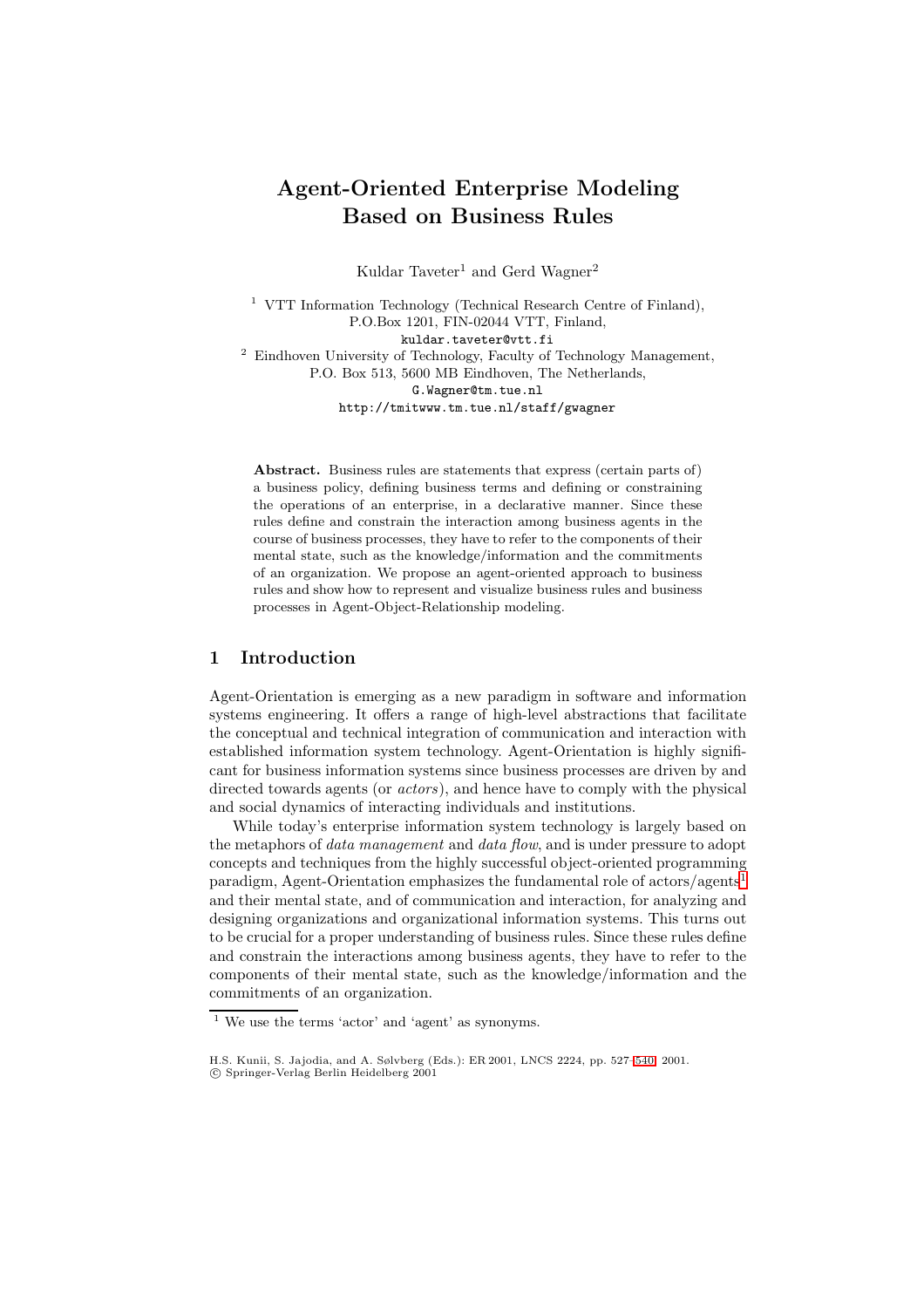We attempt to show that our agent-oriented approach, that is based on the Agent-Object-Relationship (AOR) metamodel proposed in [\[Wag01a,](#page-13-1) [Wag01b\]](#page-13-2), allows to capture more of the dynamic and deontic semantics of enterprise modeling than object-oriented modeling approaches, such as the UML, do. Taking into account that the main motivation for object-oriented modeling stems from software engineering and not from enterprise modeling, or cognitive modeling, this should not be surprising.

The rest of the paper is organized as follows. In Section 2, we review the relevant literature on business rules, and present our own definitions of business rules and business processes. In Section 3, we review the Agent-Object-Relationship (AOR) metamodel which we use as the basis of our agent-oriented business rule modeling. Finally, in Section 4, we discuss the formalization and visualization of business rules on the basis of the AOR metamodel.

## **2 Business Rules and Business Processes**

According to Martin and Odell [\[MO98\]](#page-13-3), business rules allow user experts to specify policies in *small, stand-alone units* using explicit statements. The term *business rule* can be understood both at the level of a business domain and at the operational level of an information system. The more fundamental concept are business rules at the level of a business domain. In certain cases, they can be automated by implementing them in an information system, preferably in the form of an executable specification. It should be the goal of advanced information system technology to provide more support for business rules in the form of highlevel machine-executable declarative specifications, similar to the SQL concepts of *assertions* and *triggers*.

## **2.1 Business Rules at the Business Level**

At the business level, a business rule is defined as

- **–** a statement about how the business is done, i.e., about guidelines and restrictions with respect to states and processes in an organization [Her97];
- **–** a law or custom that guides the behaviour or actions of the actors connected to the organization [\[Ass88\]](#page-12-0);
- **–** a declaration of policy or condition that must be satisfied [OMG, 1992].

Business rules can be enforced on the business from the outside environment by regulations or laws, or they can be defined within the business to achieve the goals of the business. A business rule is based on a *business policy*. An example of a business policy in a car rental company is "only cars in legal, roadworthy condition can be rented to customers" [\[HH00\]](#page-12-1). Business rules are *declarative* statements: they describe *what* has to be done or *what* has to hold, but not *how*.

Our definition of business rules is based on [\[HH00\]](#page-12-1), [\[Ass88\]](#page-12-0), [\[KK92\]](#page-12-2), and [\[BBS\]](#page-12-3): *Business rules are statements that express* (certain parts of) *a*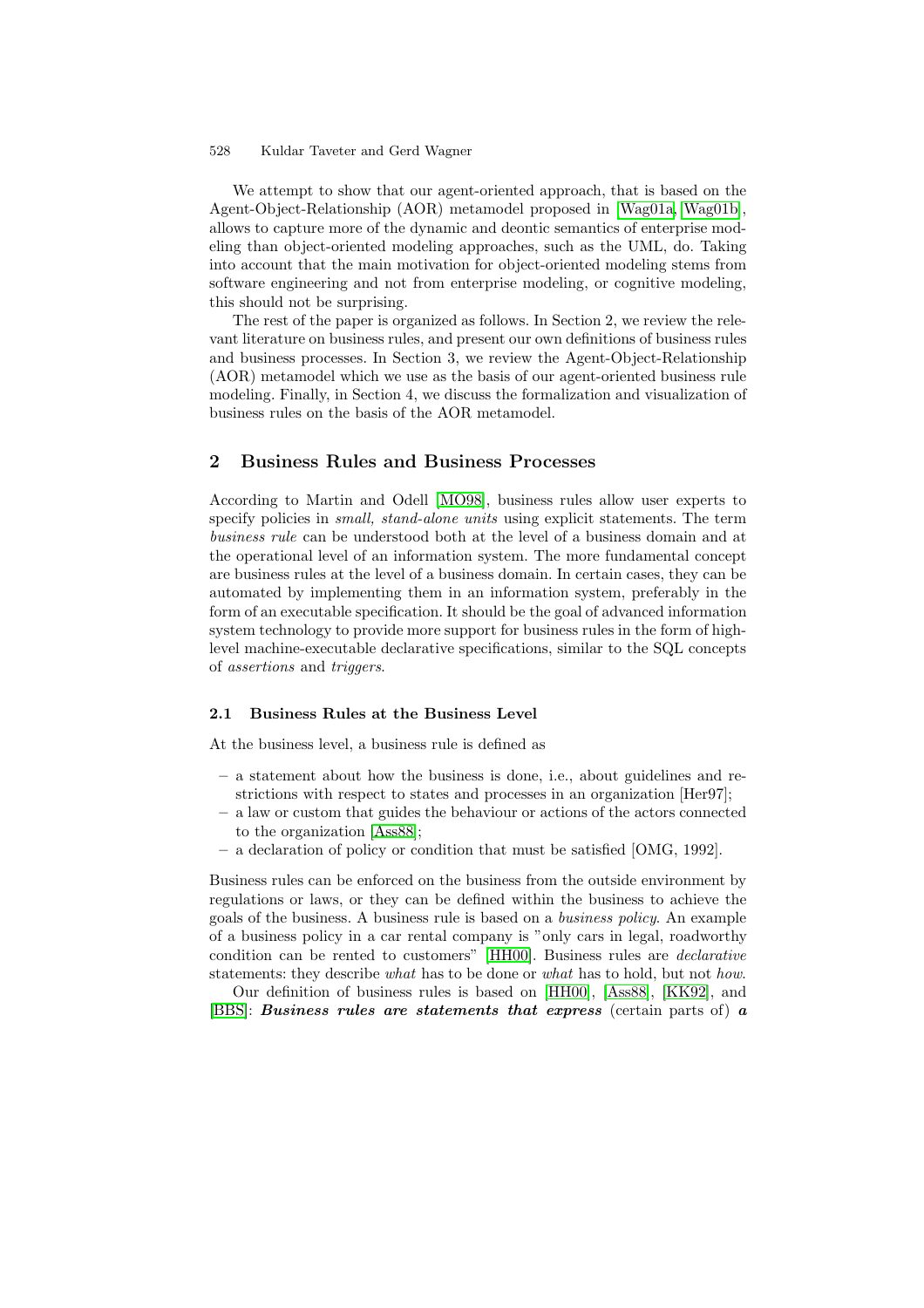*business policy, such as defining business terms, defining deontic assignments (of powers, rights and duties), and defining or constraining the operations of an enterprise, in a declarative manner* (not describing/prescribing every detail of their implementation).

According to [\[HH00\]](#page-12-1) and [\[MDC99\]](#page-13-4), business rules can be divided into 'structural assertions' (or 'term rules' and 'fact rules'), 'action rules', and 'derivation rules'.[2](#page-2-0) Similarly, Bubenko et al [\[BBS\]](#page-12-3) categorize business rules into 'constraint rules', 'event-action rules', and 'derivation rules', while Martin and Odell [\[MO98\]](#page-13-3) group rules into two broad classes, 'constraint rules' and 'derivation rules' (remarkably, they subsume 'stimulus response rules' – which we call *reaction rules* – under 'constraint rules'). [\[Her97\]](#page-12-4) distinguishes between 'integrity rules' (that are further divided into static and dynamic integrity constraints) and 'automation rules'.

In [\[HH00\]](#page-12-1), a further class of business rules, *authorizations*, is proposed. Authorizations represent a particular type of *deontic assignments*. Synonyms for authorizations are *rights* and *permissions*. They define the privileges of an agent (type) with respect to certain (types of) actions. Complementary to rights, we also consider *duties*.

In summary, three basic types of business rules have been identified in the literature: *integrity constraints* (also called 'constraint rules' or 'integrity rules'), *derivation rules*, and *reaction rules* (also called 'stimulus response rules', 'action rules', 'event-action rules', or 'automation rules'). A fourth type, *deontic assignments*, has only been partially identified (in the proposal of considering 'authorizations' as business rules).

An *integrity constraint* is a an assertion that must be satisfied in all evolving states and state transition histories of an enterprise viewed as a discrete dynamic system. There are state constraints and process constraints. *State constraints* must hold at any point in time. An example of a state constraint is: "a customer of the car rental company EU-Rent must be at least 25 years old". *Process constraints* refer to the dynamic integrity of a system; they restrict the admissible transitions from one state of the system to another. A process constraint may, for example, declare that the admissible state changes of a RentalOrder object are defined by the following transition path: *reserved*  $\rightarrow$  *allocated*  $\rightarrow$  *effective*  $\rightarrow$  *dropped-off.* 

A *derivation rule* is a statement of knowledge that is derived from other knowledge by an inference or a mathematical calculation. Derivation rules capture terminological and heuristic domain knowledge that need not to be stored explicitly because it can be derived from existing or other derived information on demand. An example of a derivation rules is: "the rental rate of a rental is inferred from the rental rate of the group of the car assigned to the rental".

<span id="page-2-0"></span> $^{\rm 2}$  'Structural assertions' introduce the definitions of business entities and describe the connections between them. Since they can be captured by a conceptual model of the problem domain, e.g. by an Entity-Relationship (ER) or a UML class model, we do not consider them as business *rules* but rather as forming the business *vocabulary* (or *ontology*).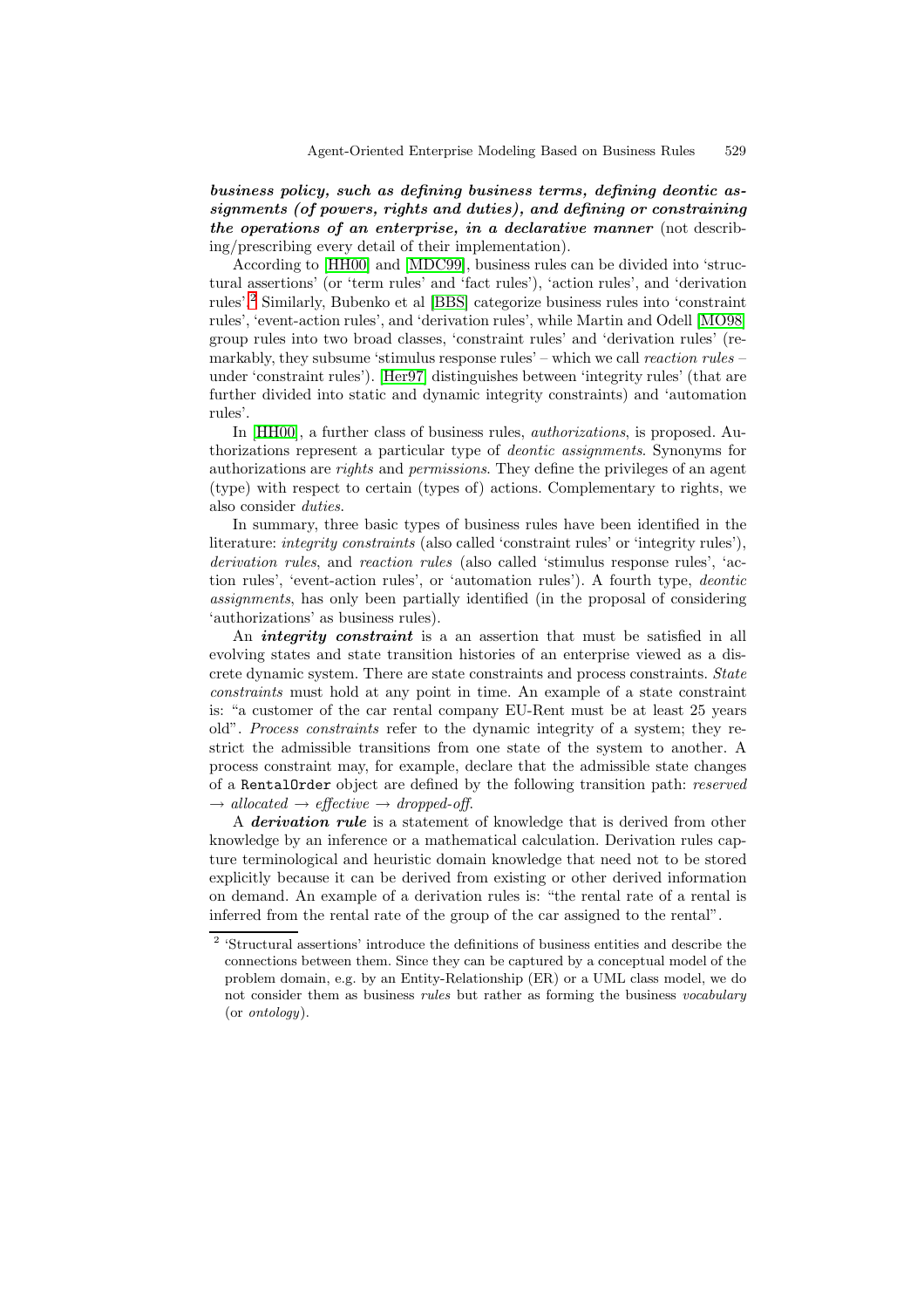*Reaction rules* are concerned with the invocation of actions in response to events. They state the conditions under which actions must be taken; this includes triggering event conditions, pre-conditions, and post-conditions (effects). An example of a reaction rule from the domain of car rental is: "when receiving from a customer the request to reserve a car of some specified car group, the branch checks with the headquarter to make sure that the customer is not blacklisted".

*Deontic assignments* of powers, rights and duties to (types of) internal agents define the deontic structure of an organization, guiding and constraining the actions of internal agents. An example of a deontic assignment statement is: "only the branch manager has the right to grant special discounts to customers".

The triggering event conditions in the definitions of reaction rules in [\[HH00\]](#page-12-1), [\[Her97\]](#page-12-4), [\[BBS\]](#page-12-3), and [\[MDC99\]](#page-13-4) are either explicitly or implicitly bound to update events in databases. Depending on some condition on the database state, they may lead to an update action and to system-specific procedure calls. In contrast to this, we choose the more general concept of a reaction rule as proposed in [\[Wag98\]](#page-13-5). Reaction rules define the behaviour of an agent in response to environment events (perceived by the agent), and to communication events (created by communication acts of other agents).

#### **2.2 Business Rules at the Level of an Information System**

In certain cases, business rules expressed at the business level can be automated by mapping them to executable code at the information system level as shown in Table [1.](#page-3-0)

| Concept     | Implementation                                                                    |
|-------------|-----------------------------------------------------------------------------------|
| Constraints | lif-then statements in programming languages;                                     |
|             | DOMAIN, CHECK and CONSTRAINT clauses in SQL table definitions;                    |
|             | CREATE ASSERTION statements in SQL database schema definitions                    |
|             | Derivation Rules deductive database (or Prolog) rules; SQL CREATE VIEW statements |
|             | Reaction Rules lif-then statements in programming languages;                      |
|             | CREATE TRIGGER statements in SQL;                                                 |
|             | production rules in 'expert systems';                                             |

<span id="page-3-0"></span>**Table 1.** Mapping of business rules from the business level to the information system level using currently available technology.

This mapping is, however, not one-to-one, since programming languages and database management systems offer only limited support for it. While general purpose programming languages do not support any of the three types of expressions (with the exception of the object-oriented language Eiffel that supports integrity constraints in the form of 'invariants' for object classes), SQL has some built-in support for constraints, derivation rules (views), and limited forms of reaction rules (triggers).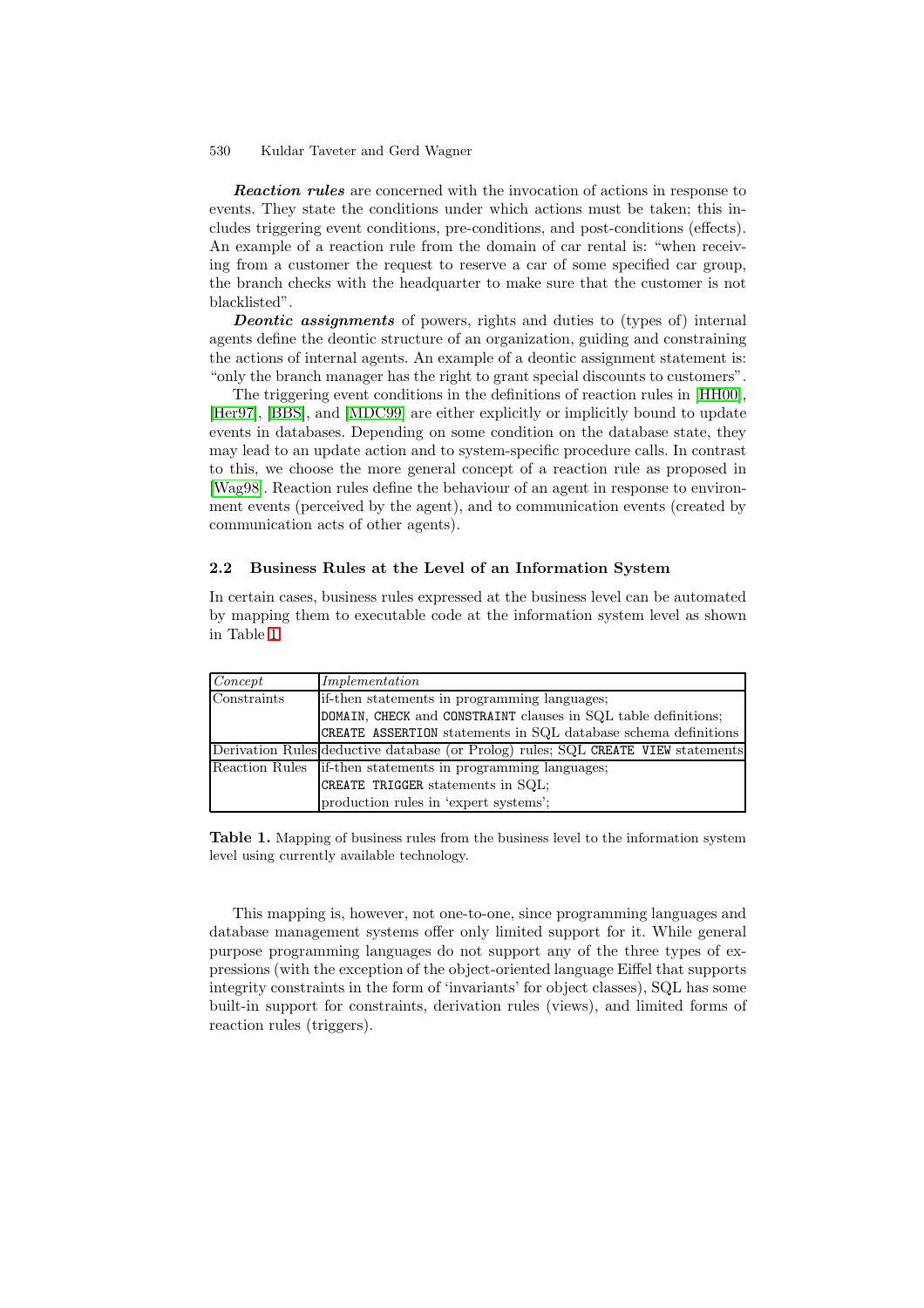#### **2.3 Business Processes**

Business rules define and control *business processes*. A widely accepted definition of a business process is [\[Dav92\]](#page-12-5): "A business process can be defined as a collection of activities that takes one or more kinds of input, and creates an output that is of value to the customer". In [\[HC93\]](#page-12-6) this definition is paraphrased by stating: "A [business] process is simply a structured set of activities designed to produce a specified output for a particular customer or market". A business process describes from start to finish the sequence of events required to produce the product or service [\[YWT](#page-13-6)+96]. A business process is assumed to consume input in terms of information and/or material and produce output of information and/or material [\[BBS\]](#page-12-3). Business processes typically involve several different functional organization units. Often business processes also cross organizational boundaries.

We prefer to adopt a more general perspective and consider a business process as a special kind of a *social interaction process*. Unlike physical or chemical processes, social interaction processes are based on communication acts that may create commitments and are governed by norms. We distinguish between an interaction process type and a concrete interaction process (instance), while in the literature the term 'business process' is ambiguously used both at the type and the instance level.

We thus refine and extend the definitions of  $\lbrack \text{YWT}^{+}96 \rbrack$ ,  $\lbrack \text{HC93} \rbrack$ , and  $\lbrack \text{Day92} \rbrack$ : *A business process is a social interaction process for the purpose of doing business.* According to [\[Wag01b\]](#page-13-2), a *social interaction process* is a temporally ordered, coherent set of events and actions, involving one or more communication acts, perceived and performed by agents, and following a set of rules, or protocol, that is governed by norms, and that specifies the type of the interaction process. Notice that we did not choose *activities* as the basic elements of a process. While an *action* happens at a time point (i.e., it is immediate), an *activity* is being performed during a time interval (i.e., it has duration), and consists of a set of actions.

We propose to model both business rules and business processes in the framework of the *Agent-Object-Relationship* metamodel reviewed in Section [3.](#page-4-0)

## <span id="page-4-0"></span>**3 Principles of Agent-Object-Relationship Modeling**

Agent-Object-Relationship (AOR) diagrams were proposed in [\[Wag01a,](#page-13-1) [Wag01b\]](#page-13-2) as an agent-oriented extension of Entity-Relationship diagrams, or UML-style class diagrams. In order to capture more semantics of the dynamic and deontic aspects of organizations and organizational information systems, such as the events and actions related to the ongoing business processes of an enterprise, it is proposed to make an ontological distinction between active and passive entities, that is, between *agents* and *ordinary objects*. AOR modeling suggests that the semantics of business transactions can be more adequately captured if the specific *business agents* associated with the involved events and actions are explicitly represented in organizational information systems in addition to passive *business objects*.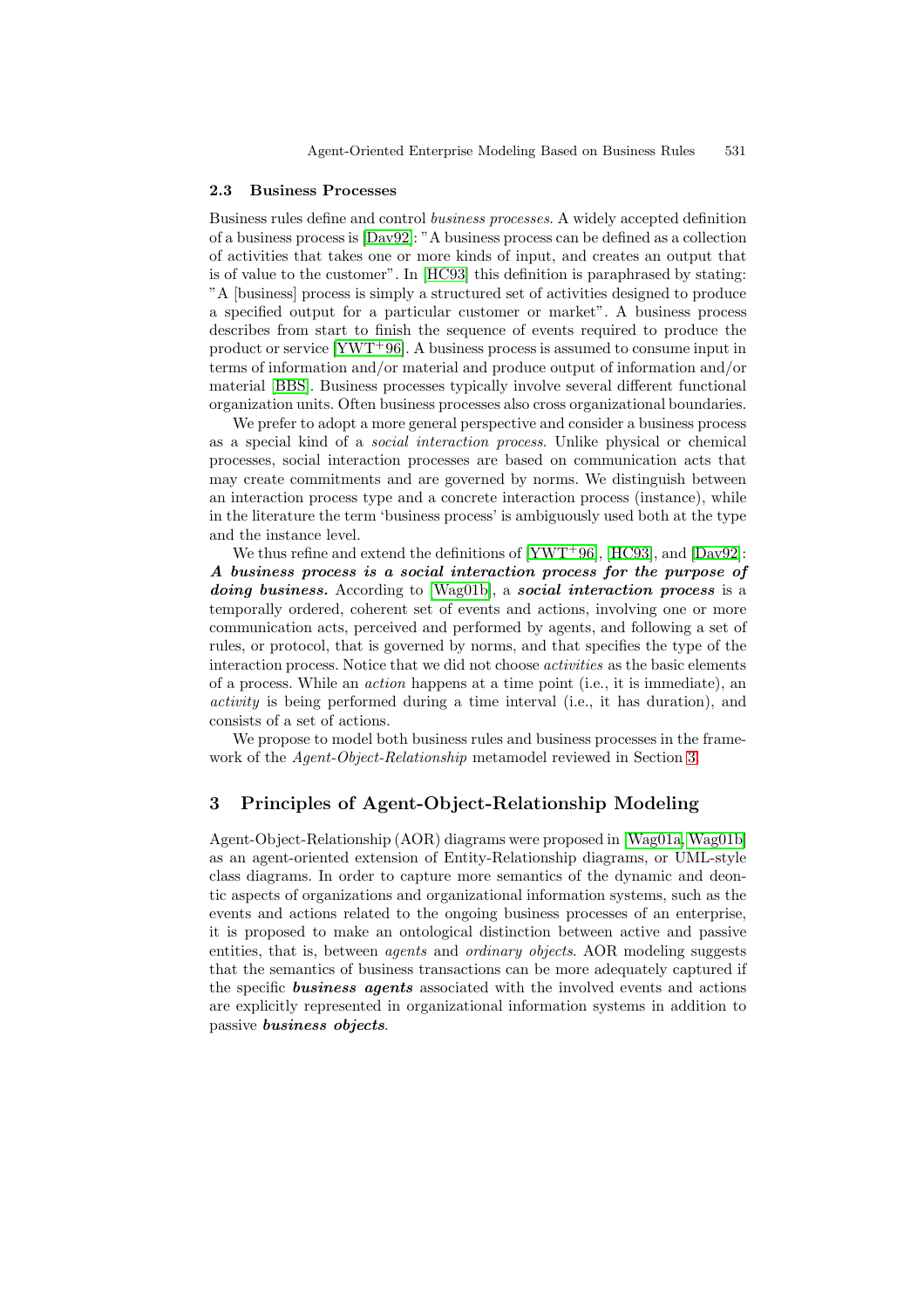In AOR modeling, an entity is either an *agent*, an *event*, an *action*, a *claim*, a *commitment*, or an *ordinary object*. An organization is viewed as a complex *institutional agent* defining the rights and duties of its internal agents that act on behalf of it, and being involved in a number of interactions with external agents. *Internal agents* may be humans, artificial agents (such as software agents, agentified information systems, robots or agentified embedded systems), or institutional agents (such as organizational units).

As usual, entity types are visually represented by rectangles while relationship types are represented by connection lines (possibly with crows feet endings in order to indicate multiplicity). While an *object type* is visualized as an ordinary rectangle, an *agent type* is graphically rendered as a rectangle with rounded corners. An internal agent type is visualized by such a rectangle with a dashed line drawn within the institutional agent rectangle it belongs to (like Branch in Fig. [1\)](#page-7-0). An instance of an agent type is distinguished from an agent type by underlining its name (like the EU-Rent in Fig. [1\)](#page-7-0).

#### **3.1 Actions and Events**

In a business domain, there are various types of actions performed by agents, and there are various types of state changes, including the progression of time, that occur in the environment of the agents. For an external observer, both actions and environmental state changes constitute events. In the internal perspective of an agent that acts in the business domain, only the actions of other agents count as events.

Actions create events, but not all events are created by actions. Those events that are created by actions, such as delivering a product to a customer, are called *action events*. Examples of business events that are not created by actions are the fall of a particular stock value below a certain threshold, the sinking of a ship in a storm, or a timeout in an auction.

We make a distinction between *communicative* and *non-communicative* actions and events. Many typical business events, such as receiving a purchase order or a sales quotation, are communication events. Business communication may be viewed as asynchronous point-to-point message passing. The expressions *receiving a message* and *sending a message* may be considered to be synonyms of *perceiving a communication event* and *performing a communication act*.

As opposed to the low-level (and rather technical) concept of messages in object-oriented programming, AOR modeling assumes the high-level semantics of speech-act-based *Agent Communication Language (ACL)* messages (see [\[KQM,](#page-12-7) [FIP\]](#page-12-8)).

#### **3.2 Commitments and Claims**

Commitments are fundamental components of business interaction processes. This is acknowledged by the ebXML standardization initiative in the statement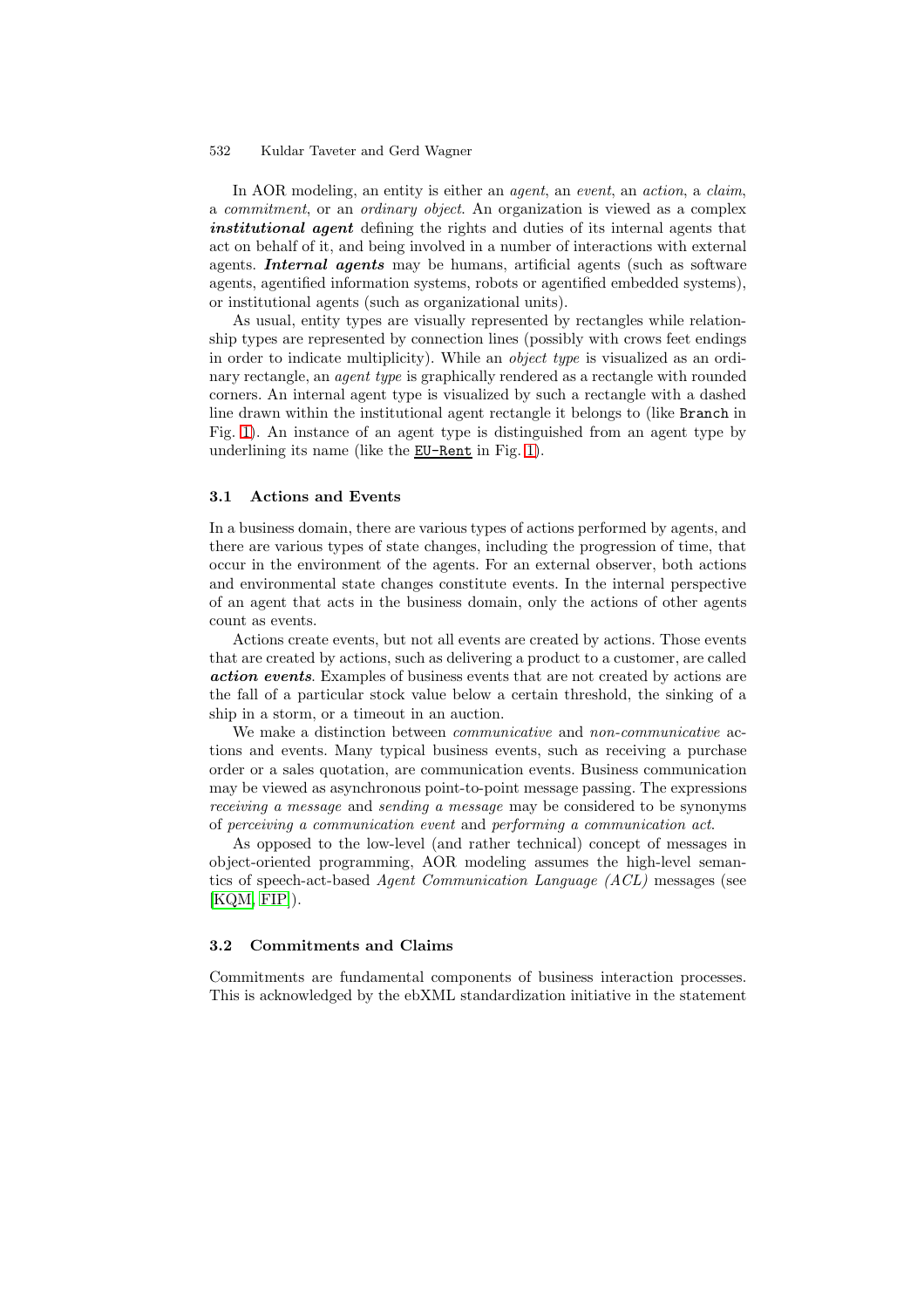"The business semantics of each commercial transaction are defined in terms of the Business Objects affected, and the *commitment(s)* formed or agreed."[3](#page-6-0)

Representing and processing commitments and claims in information systems explicitly helps to achieve coherent behavior in interaction processes. In [\[Sin99\]](#page-13-7), the social dimension of coherent behavior is emphasized, and commitments are treated as ternary relationships between two agents and a 'context group' they both belong to. For simplicity, we treat commitments as binary relationships between two agents.

Commitments to perform certain actions, or to see to it that certain conditions hold, typically arise from certain communication acts. For instance, sending a sales quotation to a customer commits the vendor to reserve adequate stocks of the quoted item for some time. Likewise, acknowledging a sales order implies the creation of a commitment to deliver the ordered items on or before the specified delivery date.

Some of these modeling concepts are *indexical*, that is, they depend on the perspective chosen: in the perspective of a particular agent, *actions* of other agents are viewed as *events*, and *commitments* of other agents are viewed as *claims* against them.

In the internal perspective of an agent, a commitment refers to a specific action to be performed in due time, while a claim refers to a specific event that is created by an action of another agent, and has to occur in due time.

#### **3.3 External AOR Models**

In an external AOR model, we adopt the view of an external observer who is observing the (prototypical) agents and their interactions in the problem domain under consideration. Typically, an external AOR model will have a *focus*, that is an agent, or a group of agents, for which we would like to develop a state and behavior model. We do not consider internal AOR models (taking the internal/subjective perspective of a particular agent/system to be modeled) in this paper.

An *Agent Diagram* depicts the focus agent (or agents) and the agent types it is (or they are) interacting with. If another agent (type) is to be represented by a focus agent (type) with 'proprietary' attributes (that have only meaning for the representer), such as when Customer is to be represented by Headquarter with the proprietary Boolean attribute is Blacklisted, then a corresponding agent rectangle with a dot-dashed line is drawn as a representation of the 'real' agent (type) within the focus agent (type), as in Fig. [1.](#page-7-0) Such an explicit representational duplication of an entity type is only necessary if proprietary attributes are to be included in the agent diagram. Otherwise, it is tacitly assumed that the focus agent has a representation of all agents it deals with in terms of 'standard' attributes.

In the view of an external observer, actions are also events, and commitments are also claims, exactly like two sides of the same coin. Therefore, an external

<span id="page-6-0"></span><sup>3</sup> From the *ebXML Technical Architecture Specification* v0.9.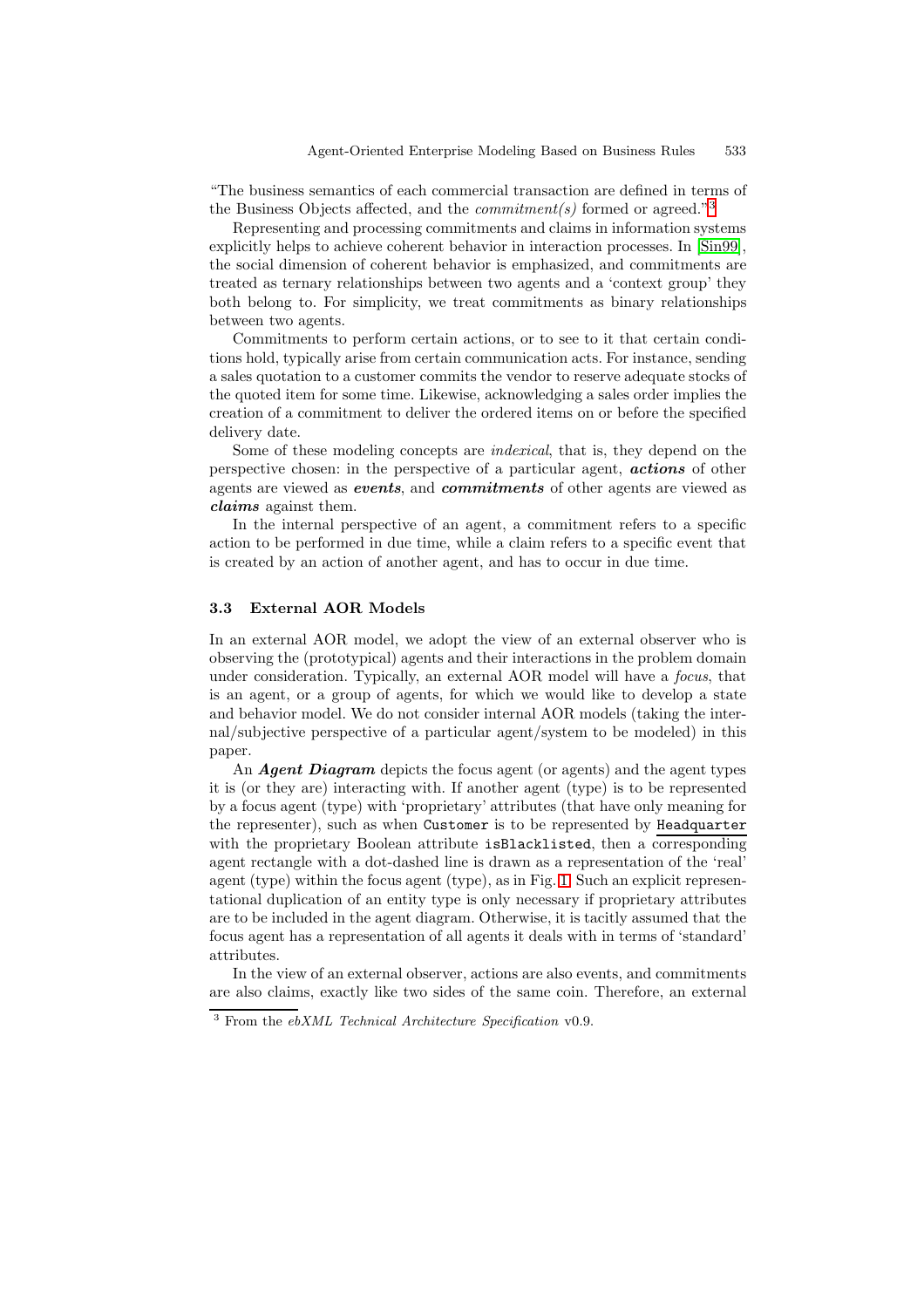

<span id="page-7-0"></span>Fig. 1. An *Agent Diagram*: The car rental company EU-Rent is the focus agent. It consists of an internal agent Headquarter and (instances of) the internal agent types Branch and AutomotiveServiceStation. The headquarter classifies customers by means of the proprietary attribute isBlacklisted. Similarly, banks classify customers by means of the proprietary attribute isCreditWorthy. In both cases, a rectangle with a dot-dashed line is used to graphically render the internal representation entity type Customer.

AOR model contains, besides the agent and object types of interest, the action event types and commitment/claim types that are needed to describe the interactions between the focus agent(s) and the other types of agents. They are visualized in an *Interaction Frame Diagram*.

In an external AOR model, a *commitment* of agent  $a_1$  towards agent  $a_2$  to perform an action of a certain type (such as a commitment to return a car) can also be viewed as a *claim* of  $a_2$  against  $a_1$  that an action of that kind will be performed. Commitments/claims are conceptually coupled with the type of action event they refer to (such as *returnCar* action events). This is graphically rendered by an arrow rectangle with a dotted line on top of the action event rectangle it refers to, as depicted in Fig. [2.](#page-8-0)

Action event types, and commitment/claim types are graphically rendered like in Fig. [2](#page-8-0) which depicts the *interaction frames* between Customer and Branch, and between Branch and Headquarter. Notice that not for all action event types there is a corresponding commitment/claim type. For instance, there are no commitments of (or claims against) customers to pick up a car, whereas there are commitments and claims to return a car. An interaction frame between two agent types consists of those action event types and commitment/claim types that form the basis of the interaction processes in which these two agent types are involved. Unlike a UML sequence diagram, it does not model any sequential process but provides a static picture of the possible interactions including commitment/claim types.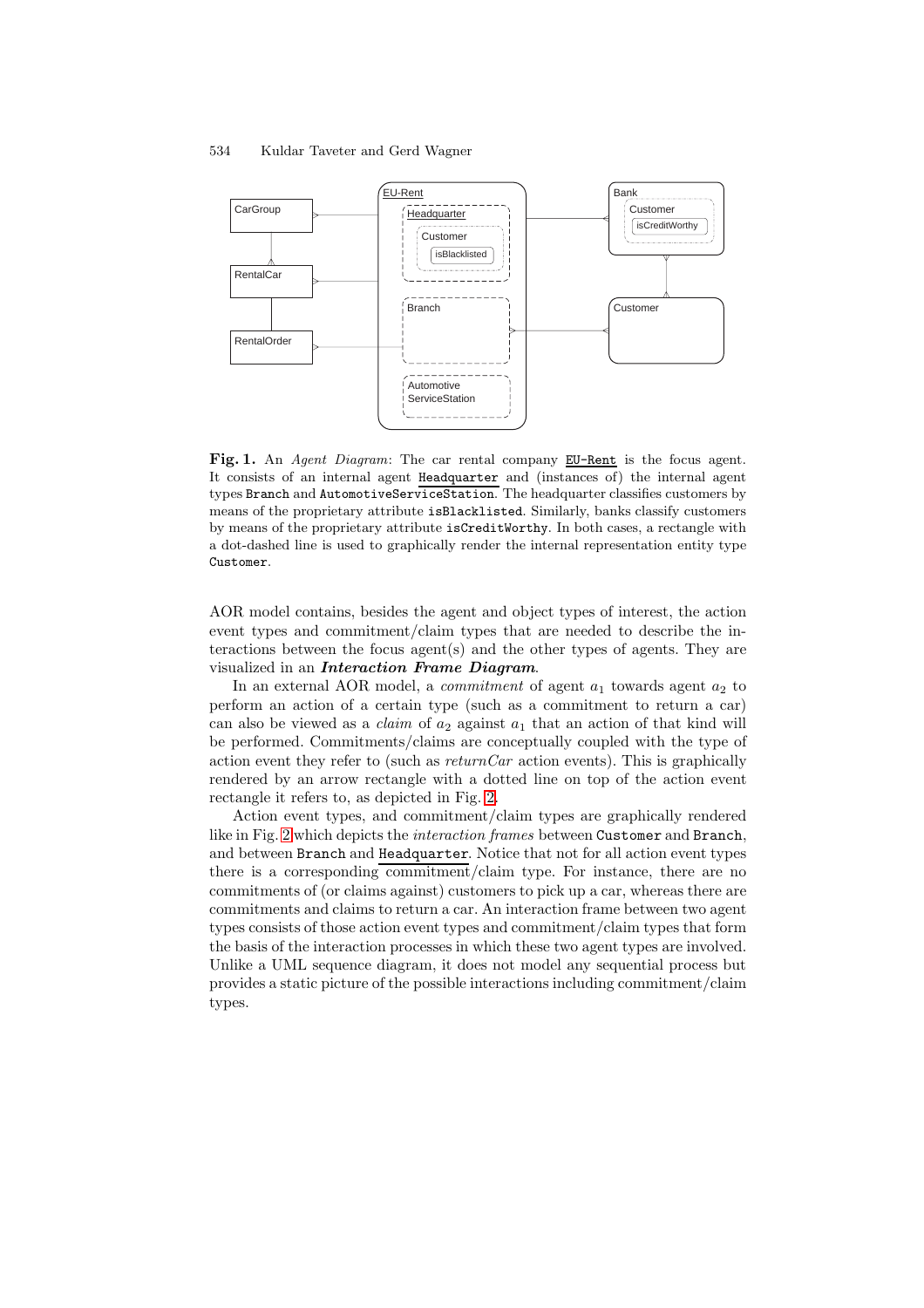

<span id="page-8-0"></span>**Fig. 2.** An *Interaction Frame Diagram*: The interaction frame between the agent types Customer and Branch consists of the communicative action event (or ACL message) types requestReservation and confirmReservation, the action event type pickupCar, and the commitment/claim types provideCar and returnCar coupled with the corresponding action event types. The interaction frame between the agent type Branch and the agent Headquarter consists of the ACL message types askIf( blacklisted(?Customer)) and replyIf( blacklisted(?Customer), ?Answer)).

An external AOR model should not include any software artifacts. It should rather represent a conceptual analysis view of the problem domain, similarly to the function of a UML *use case* model.

#### **4 Business Rules as Reaction Rules**

We propose to formalize business rules as integrity constraints, as derivation rules, as reaction rules, or as deontic assignments in the semantic framework of *knowledge-perception-memory-commitment (KPMC)* agents. The concept of KPMC agents is an extension of the *knowledge- and perception-based (KP)* agent model proposed in [\[Wag96,](#page-13-8) [Wag98\]](#page-13-5). We can only sketch this logical framework here.

A KPMC agent consists of five components: a knowledge base KB, an event queue EQ (representing the perception state), a memory base MB (recording past events and actions), a commitment/claim base CB, and a set of reaction rules RR (encoding the behavior of the agent). The schema of a KPMC agent is composed by a knowledge system (in the sense of [\[Wag98\]](#page-13-5)), an agent communication language (ACL), an action language, and an environment event language. Integrity constraints and derivation rules are expressible on the basis of a knowledge system (and the query and input language defined by it). For expressing reaction rules one needs, in addition to the query and input language of a knowledge system, languages for expressing events and actions.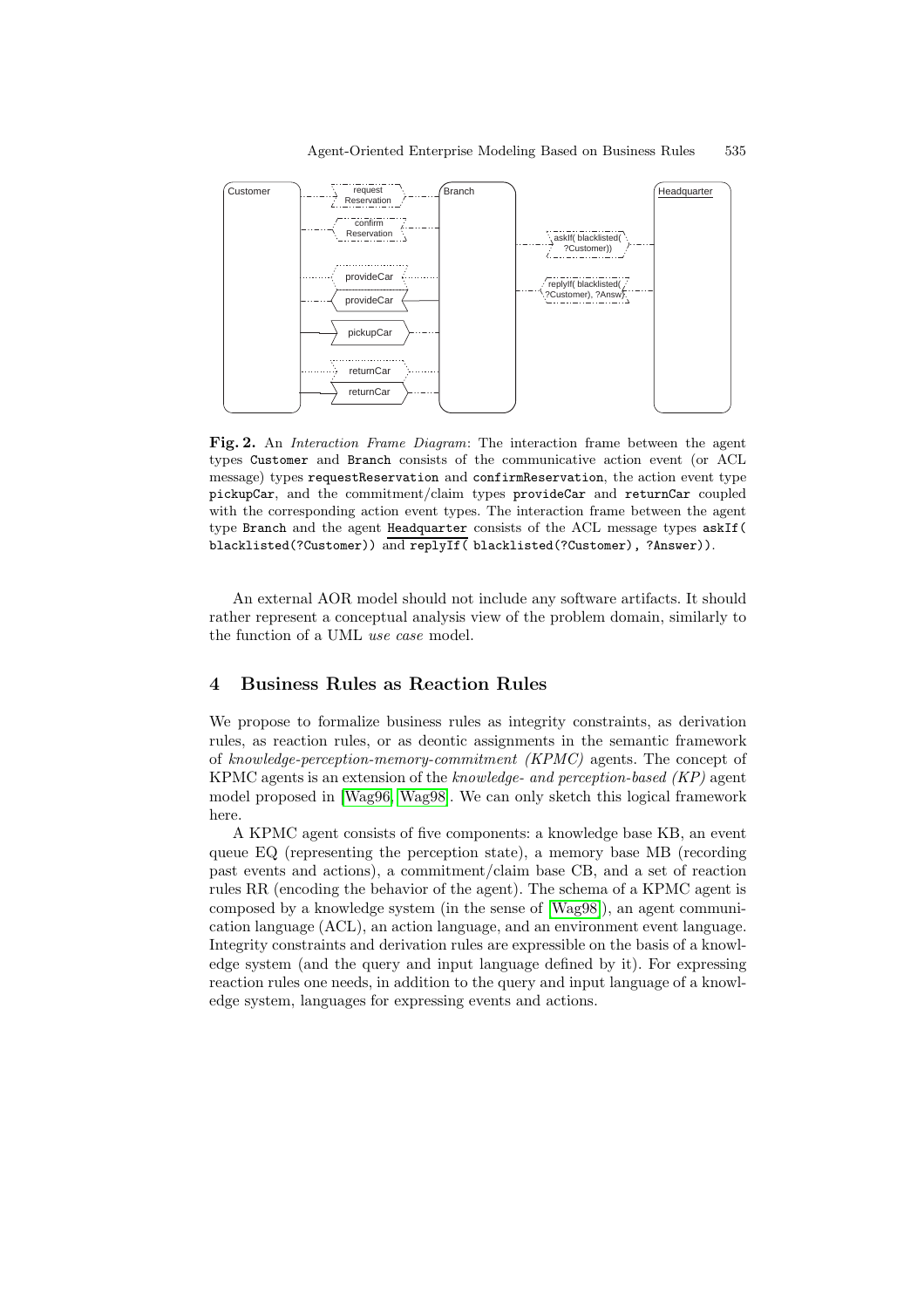In this paper, for space limitations, we restrict our considerations to *reaction rules* that are visualized in *Interaction Pattern Diagrams*. In [\[TW01\]](#page-13-9), we discuss *deontic assignments*.

Business rules that define the interactive behavior of business agents are best formalized as reaction rules. Business interactions are influenced by commitments and claims. So, reaction rules are those business rules where an agentoriented approach is most promising. At the same time, they seem to be the most important type of business rules.



<span id="page-9-0"></span>**Fig. 3.** An *Interaction Pattern Diagram*: Visualizing a process fragment defined by the reaction rules R1, R2 and R3.

In Fig. [3,](#page-9-0) the business process type of rental reservation is modeled on the basis of three reaction rules, R1, R2 and R3. Variables in the parameter list of a message type or predicate are prefixed with a question mark.

**R1:** Upon receiving from a Customer the request to reserve a car of some ?CarGroup for a certain rental ?Period, if that car group has sufficient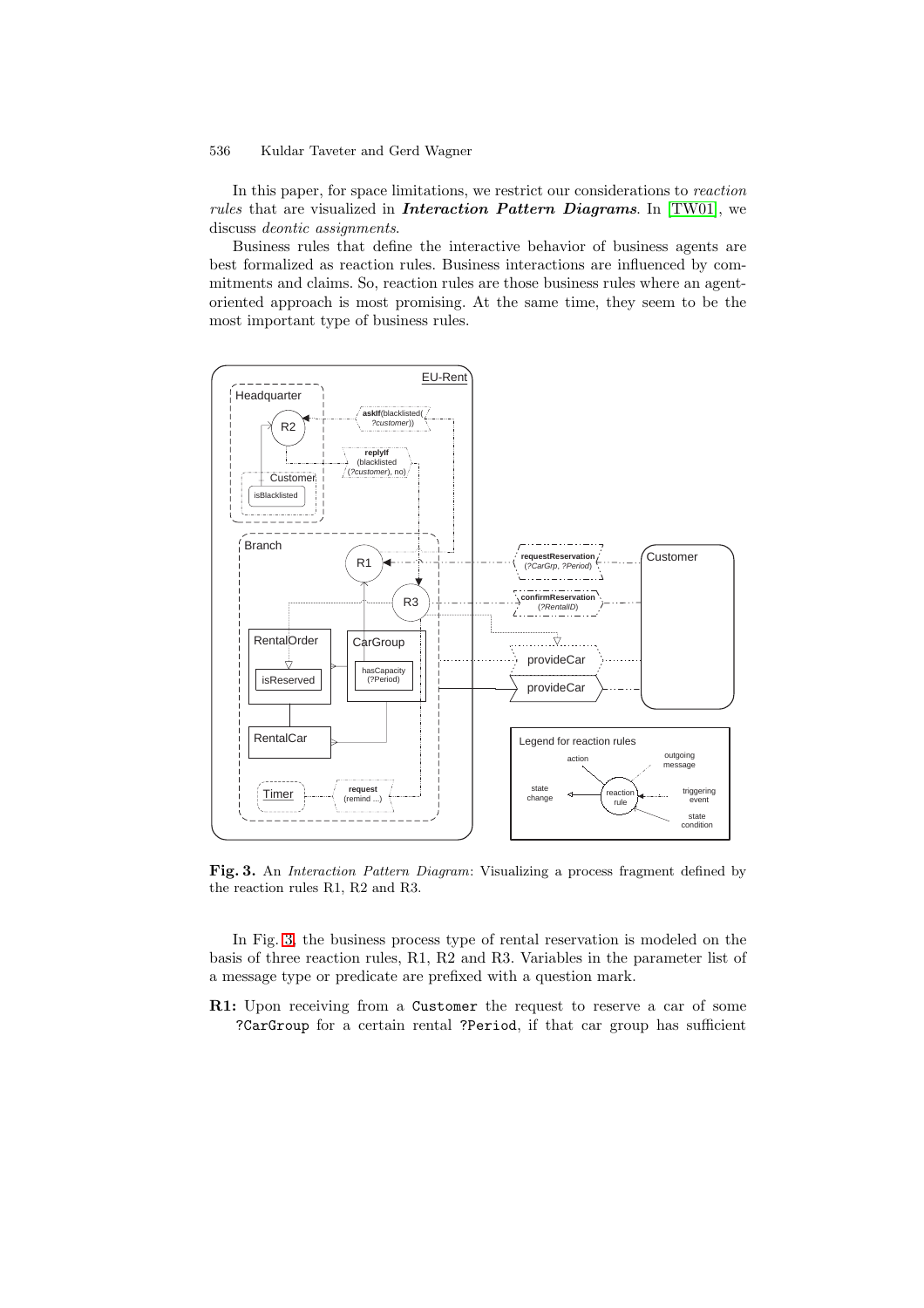capacity during the period requested – determined by evaluating the intensional predicate hasCapacity(?Period) of the corresponding instance of CarGroup – the Branch sends a query to the Headquarter to make sure that the customer is not blacklisted.

- **R2:** Upon receiving from a Branch a query if some customer is blacklisted, the headquarter checks if the concerned customer is blacklisted, and if he is not, replies with 'no'.
- **R3:** Upon receiving from the Headquarter a reply telling that the Customer is not blacklisted, the Branch creates the corresponding rental reservation (i.e. an instance of RentalOrder with the status isReserved), commits towards the customer to provide a car, sends a request to the Timer software agent to remind about the allocation time of a car for the given rental order (a car is allocated for the rental reservation 12 hours before the pickup-time), and sends a confirmation to the customer.

A reaction rule is visualized as a circle with incoming and outgoing arrows. Each reaction rule has exactly one incoming arrow that is solid: it represents the triggering event condition which is also responsible for instantiating the reaction rule. In addition, there may be ordinary incoming arrows representing state conditions (referring to corresponding instances of other entity types). There are two kinds of outgoing arrows. An outgoing arrow of the form  $\rightarrow$  denotes a mental effect referring to a change of beliefs and/or commitments. An outgoing connector to an action type denotes the performance of an action of that type.

Reaction rules may also be represented in textual form. For instance, R1 could be expressed as

```
ON RECEIVE requestReservation(?CarGrp, ?Period) FROM ?Customer
IF ?CarGrp.hasCapacity(?Period)
THEN
```
SEND askIf( blacklisted(?Customer)) TO headquarter

and R3 could be expressed as

```
ON RECEIVE replyIf( blacklisted(?Customer), no) FROM headquarter
THEN
```

```
COMPUTE ?RentalNo = getNewRentalNo :
CREATE BELIEF RentalOrder(?RentalNo, ?Customer, isReserved, . . . )
CREATE COMMITMENT TOWARDS ? Customer TO provide Car(\ldots) BY ...
SEND request( remind(?RentalNo, . . . )) TO timer
SEND confirmReservation(?RentalNo,. . . ) TO ?Customer
```
## **5 Related Work**

We restrict our discussion of related work to those approaches in enterprise modeling where business rules play an essential role.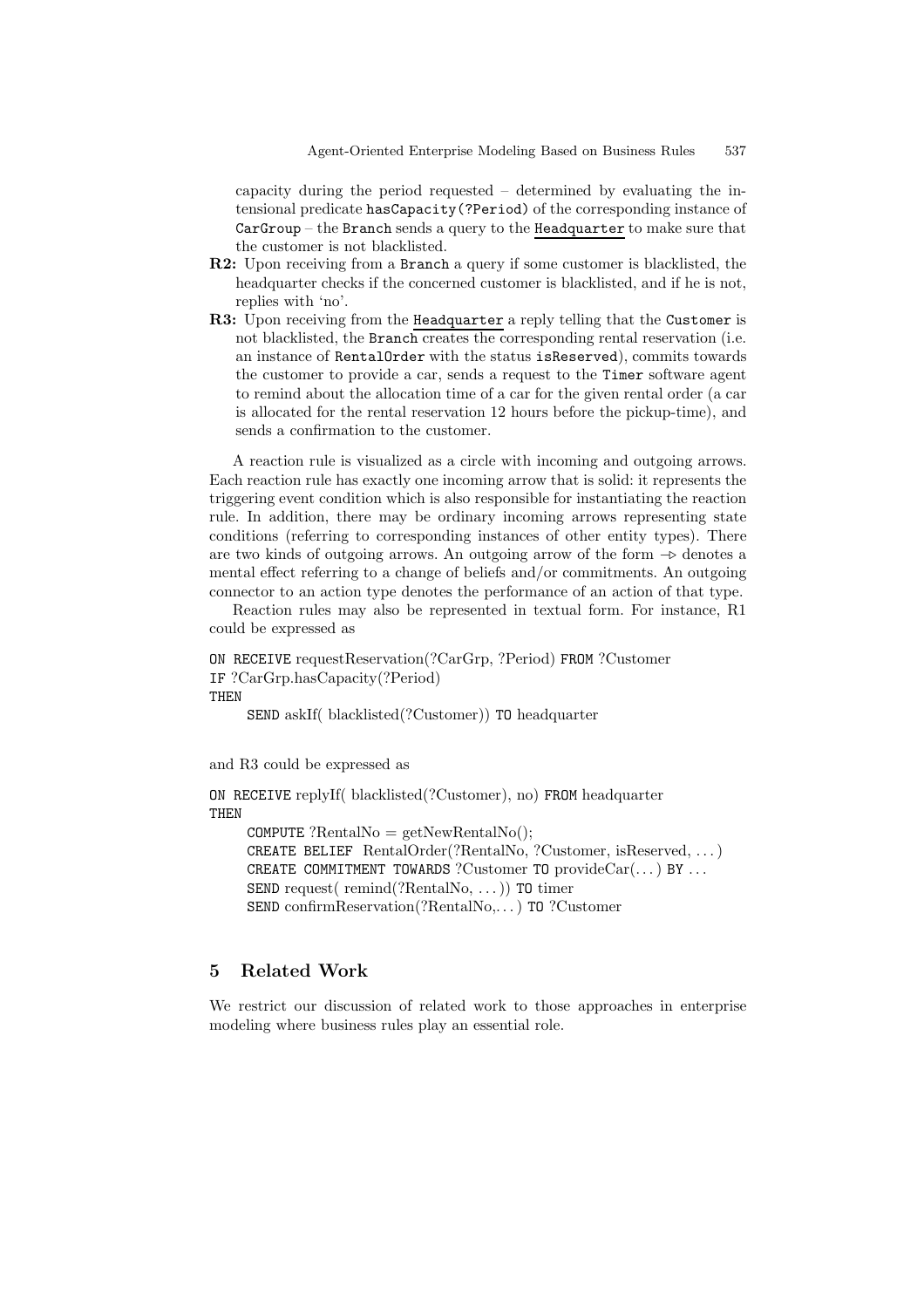In object-oriented approaches, rules are frequently implemented within the methods of a business object class. In many cases, however, this binding of a business rule to a specific object class is not adequate. Typically, a rule refers to more than one type of business object. Therefore, business rules should be defined on top of the business object definitions (classes) in a separate module.

In [\[EP99\]](#page-12-9), Eriksson and Penker propose an approach to business modeling with UML based on four primary concepts: resources, processes, goals, and rules. In this proposal, there is no specific treatment of agents. They are subsumed, together with "material, information, and products" under the concept of *resources*. This unfortunate subsumption of human agents under the traditional 'resource' metaphor prevents a proper treatment of many agent-related concepts such as commitments, deontic assignments, and communication/interaction.

Ross [\[Ros97\]](#page-13-10) has proposed one of the most comprehensive methodologies for modeling business rules. The Ross Notation is, however, largely a databaseoriented methodology, and does therefore not allow to model events and actions. Neither does it support to model business processes. E.g., [\[Hur98\]](#page-12-10) remarks that the primary deficiency of the Ross Notation is its inability to model process aspects, due to its fundamental restriction of only considering persistent data as a basis for business rules.

The Enterprise Knowledge Development (EKD) approach described in [\[BBS\]](#page-12-3) also addresses the modeling of business rules, business processes, and actors. The EKD approach does not, however, bring these notions straightforwardly to the operational level like we do in our approach. Also, visualization of business rules and processes in EKD is quite simplistic (by boxes).

Recently, in [\[OvDPB00\]](#page-13-11), an agent-oriented extension of UML, called *AUML*, mainly concerning the expressivity of sequence diagrams and activity diagrams, has been proposed. However, AUML does not distinguish between agents and objects. In fact, UML class diagrams are not modified at all in AUML. Neither does it provide any support for (business) rules.

# **6 Conclusion**

Business rules have traditionally been modeled and implemented in the narrow context of (active) databases. We have adopted a broader view, and a more cognitive stance, by proposing to model and implement business rules as the "rules of behaviour" of business agents. We have also shown how to visualize business rules in Agent-Object-Relationship models. We did not say anything about a suitable modeling process/method associated with the AOR modeling language. This is a topic for further research.

In addition to the case study of a car rental company, the methodology described in this paper has been used in designing an information system in support of inter-enterprise business processes of electronic advertising in newspapers, and in designing the scheduling information system for a ceramic factory, see [\[Tav01\]](#page-13-12).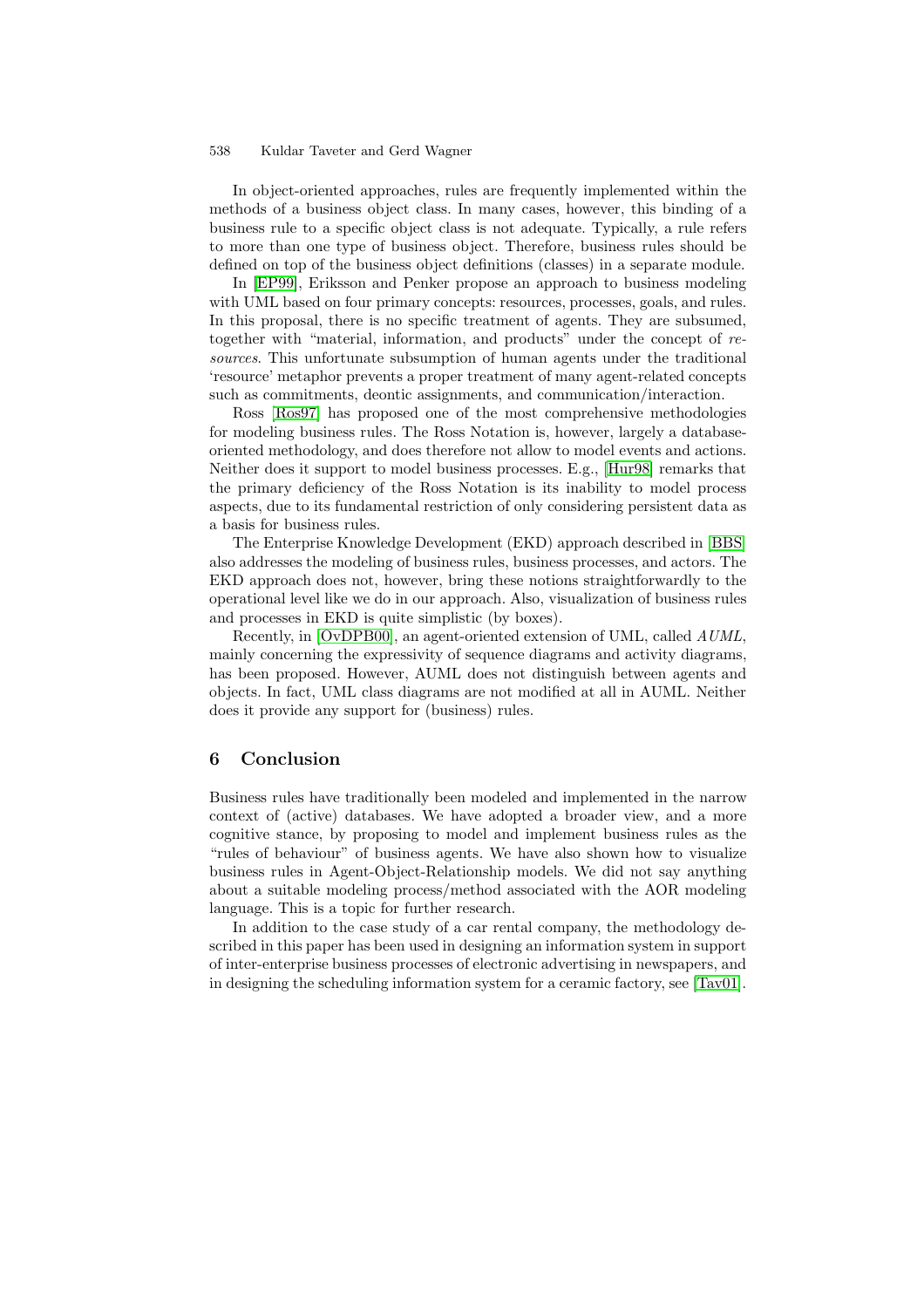We are aware that, by introducing new concepts for enterprise modeling, we have also created new problems and research challenges. Some of the new questions that arise from our approach are:

- **–** How can commitments/claims be used in real systems? What is their operational semantics?
- **–** How can we relate our formalization of business rules with goals and goaloriented behavior based on planning and plan execution?
- **–** How can we handle exceptions to standard processes (for instance, when a customer does not appear to pick up a car as agreed, or when the automotive service station fails to return a car on time)? Possibly as violations of commitments?

These and many more questions will guide our future work.

**Acknowledgements** We are grateful to the anonymous referees for their valuable hints and suggestions.

## **References**

<span id="page-12-10"></span><span id="page-12-9"></span><span id="page-12-8"></span><span id="page-12-7"></span><span id="page-12-6"></span><span id="page-12-5"></span><span id="page-12-4"></span><span id="page-12-3"></span><span id="page-12-2"></span><span id="page-12-1"></span><span id="page-12-0"></span>

| Ass88                    | F. Van Assche. Information systems development: a rule-based approach.        |
|--------------------------|-------------------------------------------------------------------------------|
|                          | $Knowledge-Based Systems, 1(4):227-234, 1988.$                                |
| [BBS]                    | J. A. Bubenko, D. Brash, and J. Stirna. EKD user guide. Techni-               |
|                          | cal report, Kista, Dept. of Computer and Systems Science, Royal Insti-        |
|                          | tute of Technology (KTH) and Stockholm University, Stockholm, Sweden.         |
|                          | http://www.dsv.su.se/"js/ekd_user_guide.html.                                 |
| $\left[$ Dav92 $\right]$ | T. H. Davenport. Process Innovation: Reengineering Work through Infor-        |
|                          | <i>mation Technology.</i> Harvard Business School Press, 1992.                |
| [EP99]                   | H.E. Eriksson and M. Penker. Business Modeling with UML: Business             |
|                          | <i>Patterns at Work.</i> John Wiley & Sons, 1999.                             |
| [FIP]                    | Foundation for intelligent physical agents (FIPA). http://www.fipa.org.       |
| [GLC99]                  | B.N. Grosof, Y. Labrou, and Hoi Y. Chan. A declarative approach to            |
|                          | business rules in contracts: Courteous logic programs in XML. In <i>Proc.</i> |
|                          | 1st ACM Conference on Electronic Commerce (EC99), Denver, Colorado,           |
|                          | USA, November 1999.                                                           |
| [HC93]                   | M. Hammer and J. Champy. Reengineering the Corporation.<br>Harper             |
|                          | Collins, New York, 1993.                                                      |
| [Her97]                  | H. Herbst. <i>Business Rule-Oriented Conceptual Modeling.</i> Contributions   |
|                          | to Management Science. Springer-Verlag, 1997.                                 |
| [HH00]                   | D. Hay and K. A. Healy. Defining business rules - what are they               |
|                          | really? Technical Report 1.3, The Business Rules Group, July 2000.            |
|                          | http://businessrulesgroup.org/first_paper/br01c0.htm.                         |
| [Hur98]                  | Russ Hurlbut. Managing Domain Architecture Evolution Through Adap-            |
|                          | tive Use Case and Business Rule Models. PhD thesis, Illinois Institute of     |
|                          | Technology, 1998.                                                             |
| [KK92]                   | A. Kieser and H. Kubicek. Organisation. De Gruyter, Berling/New York,         |
|                          | 3rd edition edition, 1992.                                                    |
| [KQM]                    | Knowledge query and manipulation language (KQML).                             |
|                          | http://www.cs.umbc.edu/kqml/.                                                 |